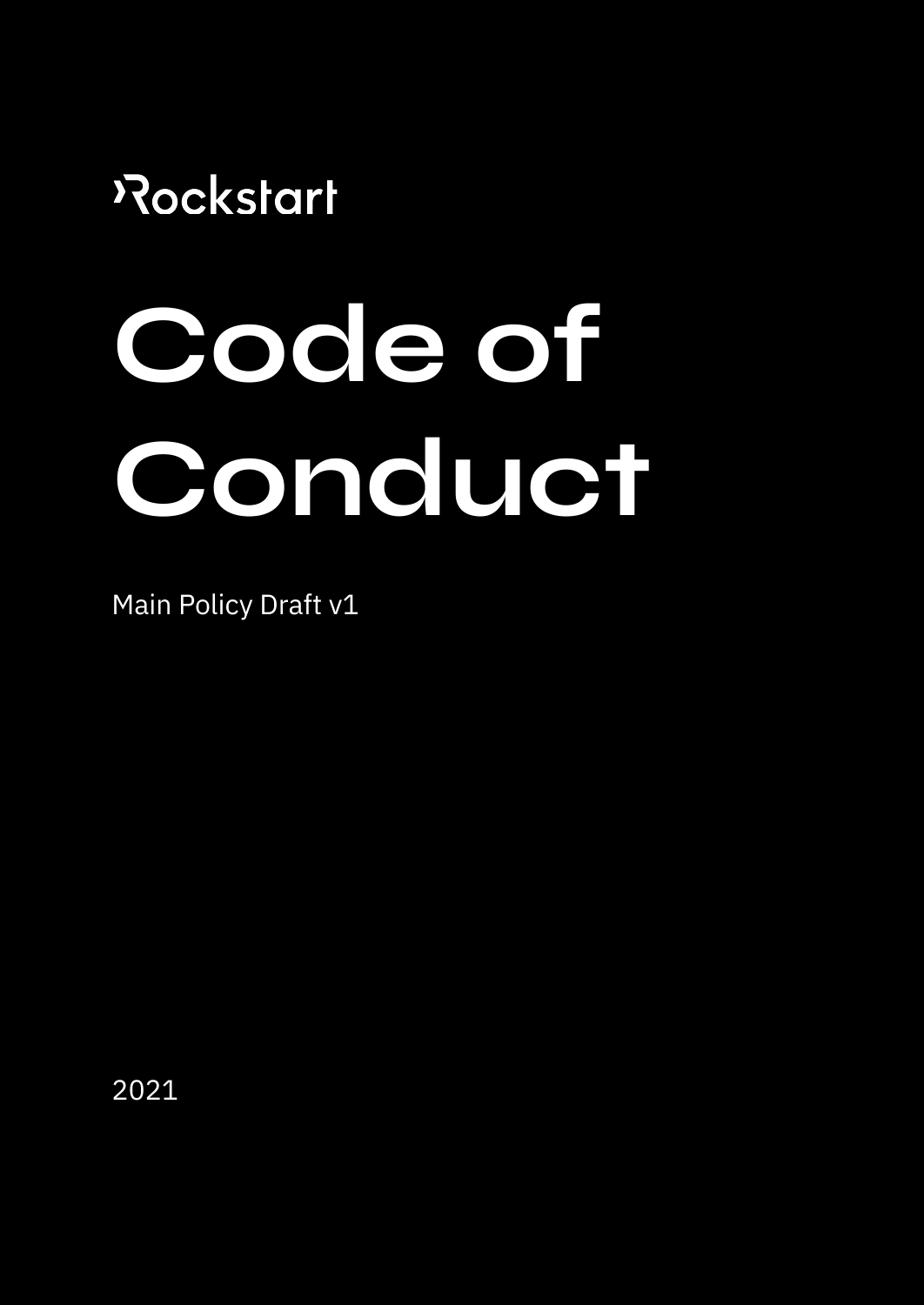## **Table of Contents**

<span id="page-1-0"></span>

| <b>Introduction</b>                         | 5  |
|---------------------------------------------|----|
| <b>Purpose of the Code</b>                  | 6  |
| <b>Observance of Code of Conduct policy</b> | 7  |
| <b>Compliance and Sanctions</b>             | 7  |
| Whistleblower's policy                      | 7  |
| <b>Workplace Conduct</b>                    | 8  |
| Human Rights, diversity and inclusion       | 8  |
| Workplace Behavior                          | 8  |
| Discrimination                              | 9  |
| Harassment                                  | 9  |
| Protection of Company Assets and Resources  | 9  |
| Computer, Internet and Social Media Use     | 10 |
| <b>Business Conduct</b>                     | 11 |
| <b>Conflicts of Interest</b>                | 11 |
| Bribery and corruption                      | 11 |
| <b>Corporate Entertainment and Gifts</b>    | 12 |
| Relationships at the workplace              | 12 |
| <b>Integrity of Books and Records</b>       | 13 |
| Health, Safety And The Environment          | 13 |
| Sanctions                                   | 14 |
| <b>Political Contributions</b>              | 14 |
| <b>Business Partners</b>                    | 14 |
| Data Privacy and Protection                 | 15 |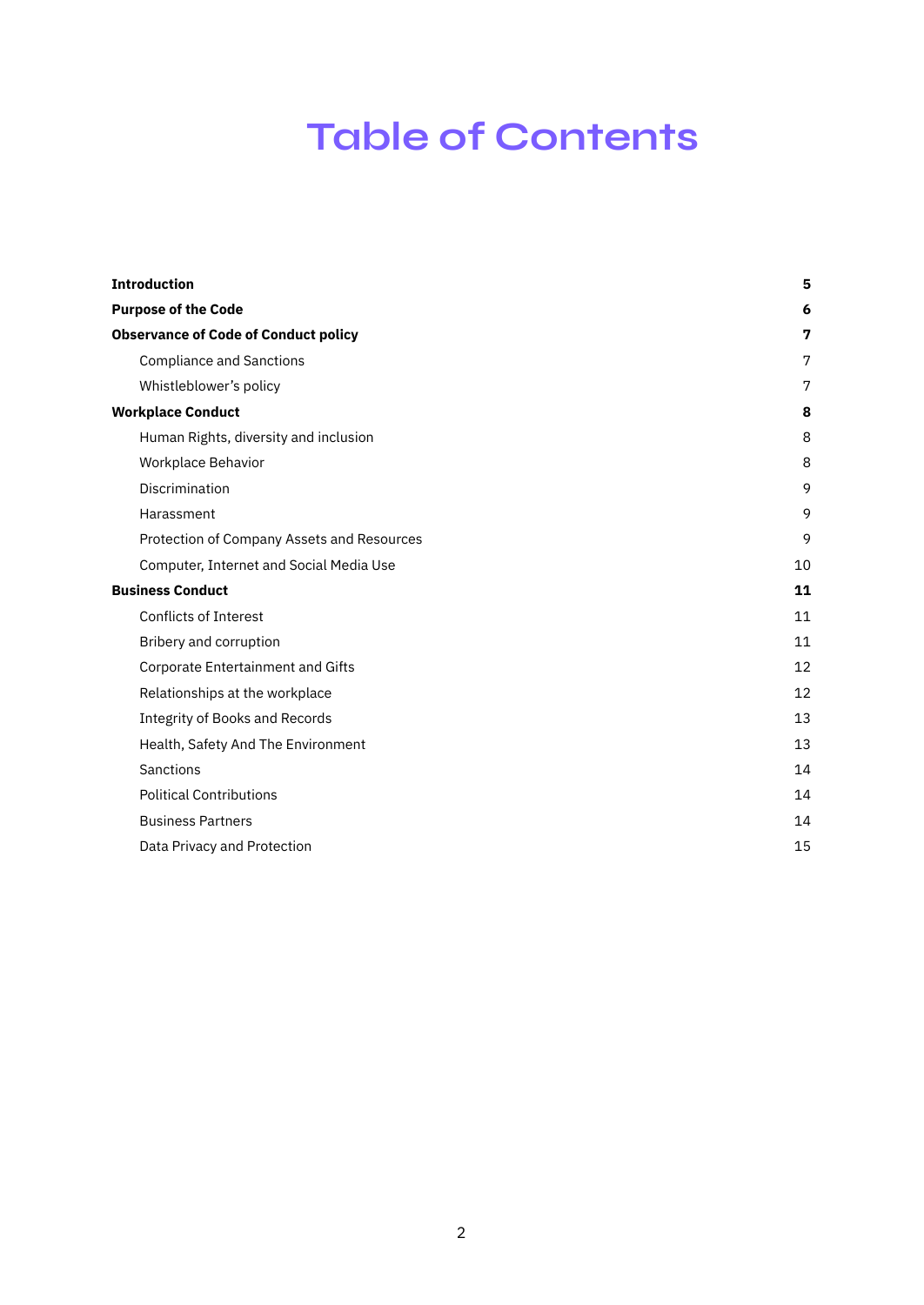### **1. Introduction**

- 1.1. This Code of Conduct (the "**Code**") applies to the employees of Rockstart Enterprises B.V., its subsidiaries and affiliates (jointly referred to as: "**Rockstart**"), and which shall include all employees of Rockstart including the members of the management and supervisory board of Rockstart, staff which are insourced by Rockstart from other group companies or third parties and working under the responsibility of Rockstart, and other individuals working under the responsibility of Rockstart such as mentors (jointly referred to as the "**Employees**"). Joint venture companies, not under Rockstart's control, are encouraged by Rockstart to apply similar guidelines, rules and standards.
- 1.2. The Employees are required to comply with this Code. Should the Employee have any questions or doubts about this Code, he should always revert to the compliance officer first before acting or omitting or neglecting to act.
- 1.3. This Code shall be enforced at a group level by Rockstart.
- 1.4. In this Code, words and expressions importing the singular shall, where the context permits or requires, include the plural and vice versa, and words and expressions importing the masculine shall, where the context permits or requires, include the feminine and neuter and vice versa.
- 1.5. This policy will be evaluated by Rockstart on an annual basis. Where relevant, this Code will be updated to ensure compliance with applicable laws and regulations. This Code will be applicable from **1 October 2021**.
- 1.6. This Code does not cover all corporate rules, but instead lays out general principles by which all Employees should measure their conduct. There are many corporate policies and legal requirements that apply to specific matters, which are available on Rockstart's internal dashboard.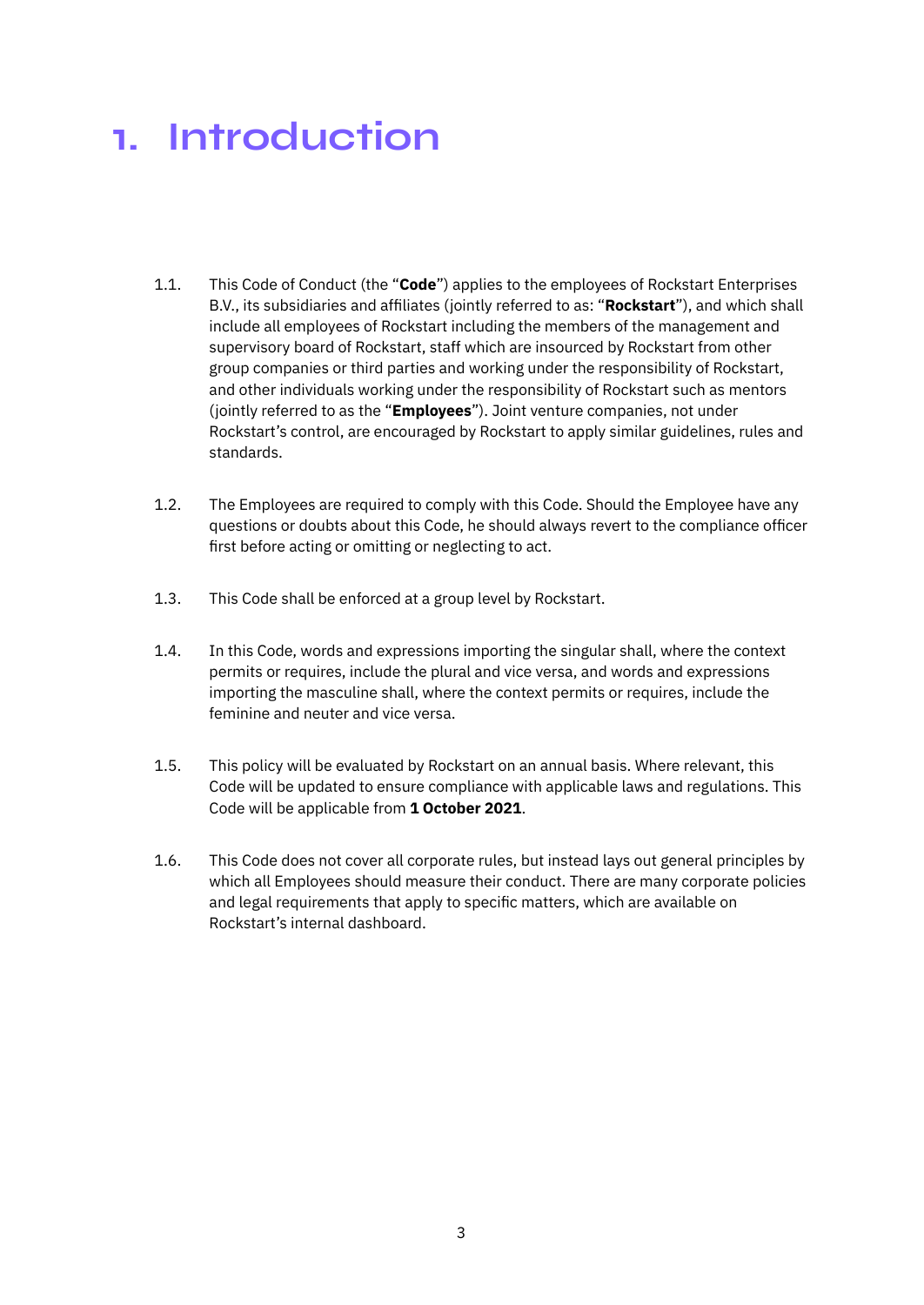## <span id="page-3-0"></span>**2. Purpose of the Code**

- 2.1. This Code enables Rockstart to promote a culture of ethics, based on compliance and leadership by example. It is to ensure that Employees adhere to Rockstart's core values and ensure that Employees act with honesty and integrity at all times.
- 2.2. This Code also confirms Rockstart's commitment to promote the following international standards:
	- UN Global Compact;
	- UN Guiding Principles on Business and Human Rights;
	- OECD Guidelines for Multinational Enterprises; and
	- ILO's conventions on fundamental principles and rights at work (together the Minimum Safeguards).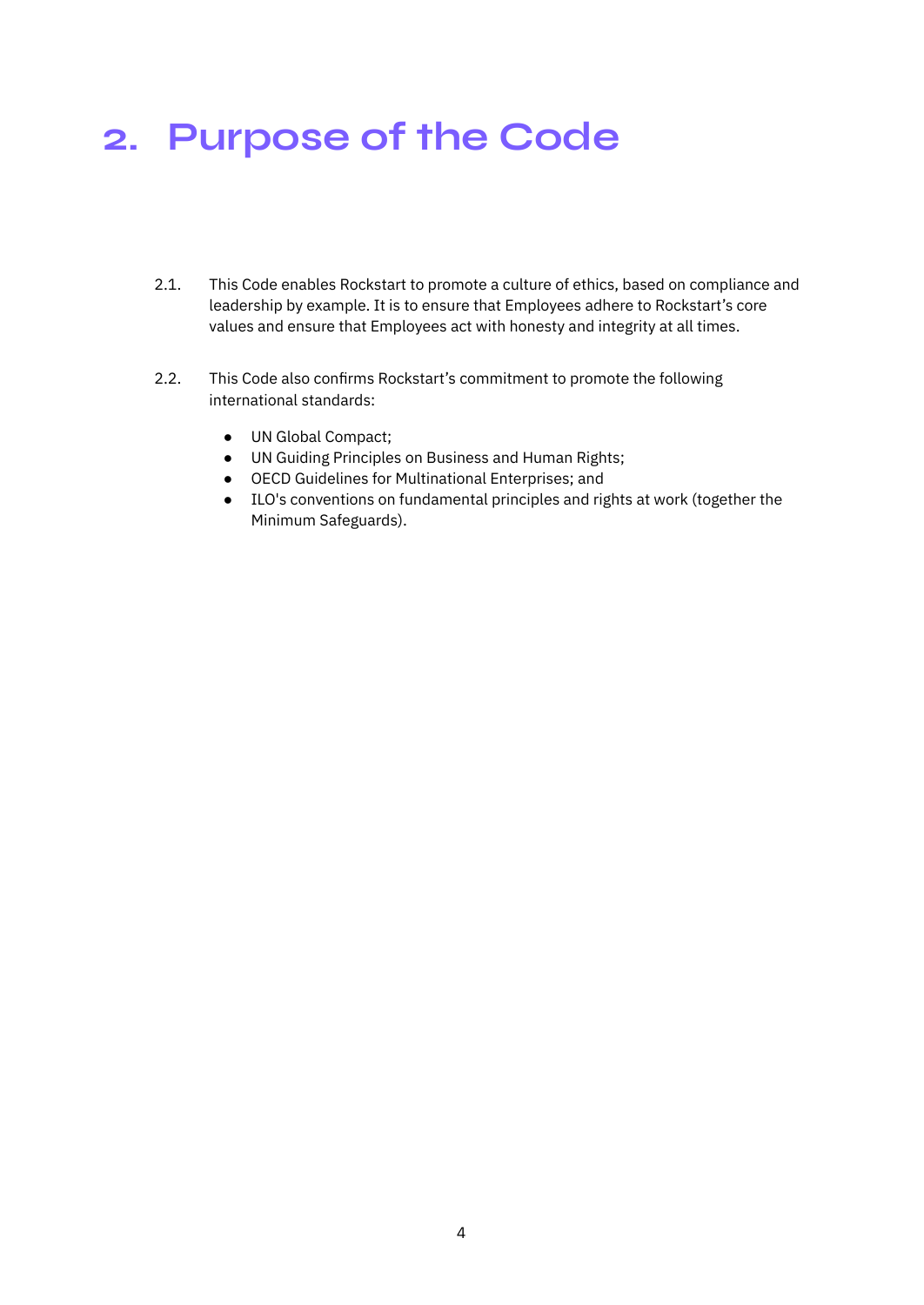## <span id="page-4-0"></span>**3. Observance of Code of Conduct policy**

#### <span id="page-4-1"></span>**3.1. Compliance and Sanctions**

- 3.1.1. Rockstart values its reputation, which can be influenced by negative factors caused by Employees not acting according to the culture of ethics at Rockstart. Therefore, it is evident that Rockstart can be judged by its actions. As this Code of Conduct makes clear, this depends upon the conduct of every individual in the Rockstart group of companies.
- 3.1.2. All Employees must be familiar with the provisions of this Code of Conduct and apply them consistently and rigorously in business activities each day. It is important to prevent scenarios in which the conduct of a few, whether through misplaced zeal or short-term expediency, damages the reputation of Rockstart as a whole.
- 3.1.3. The Code identifies specific topics where a violation of the Code is likely to have serious consequences, such as disciplinary action, including (instant) dismissal, termination of the Employee's and third party's relationship with Rockstart, notwithstanding any further civil or criminal action that may be taken. In the most serious cases, violations can result in government fines and imprisonment.

#### <span id="page-4-2"></span>**3.2. Whistleblower's policy**

3.2.1. Employees are required to report any (potential, actual or perceived) breach of this Code in terms of Rockstart's Whistleblower's policy, which provides a safe and anonymous (if required) reporting method. If the complaint is made honestly and in good faith, there will be no repercussions and the whistleblower will receive protection from retaliation.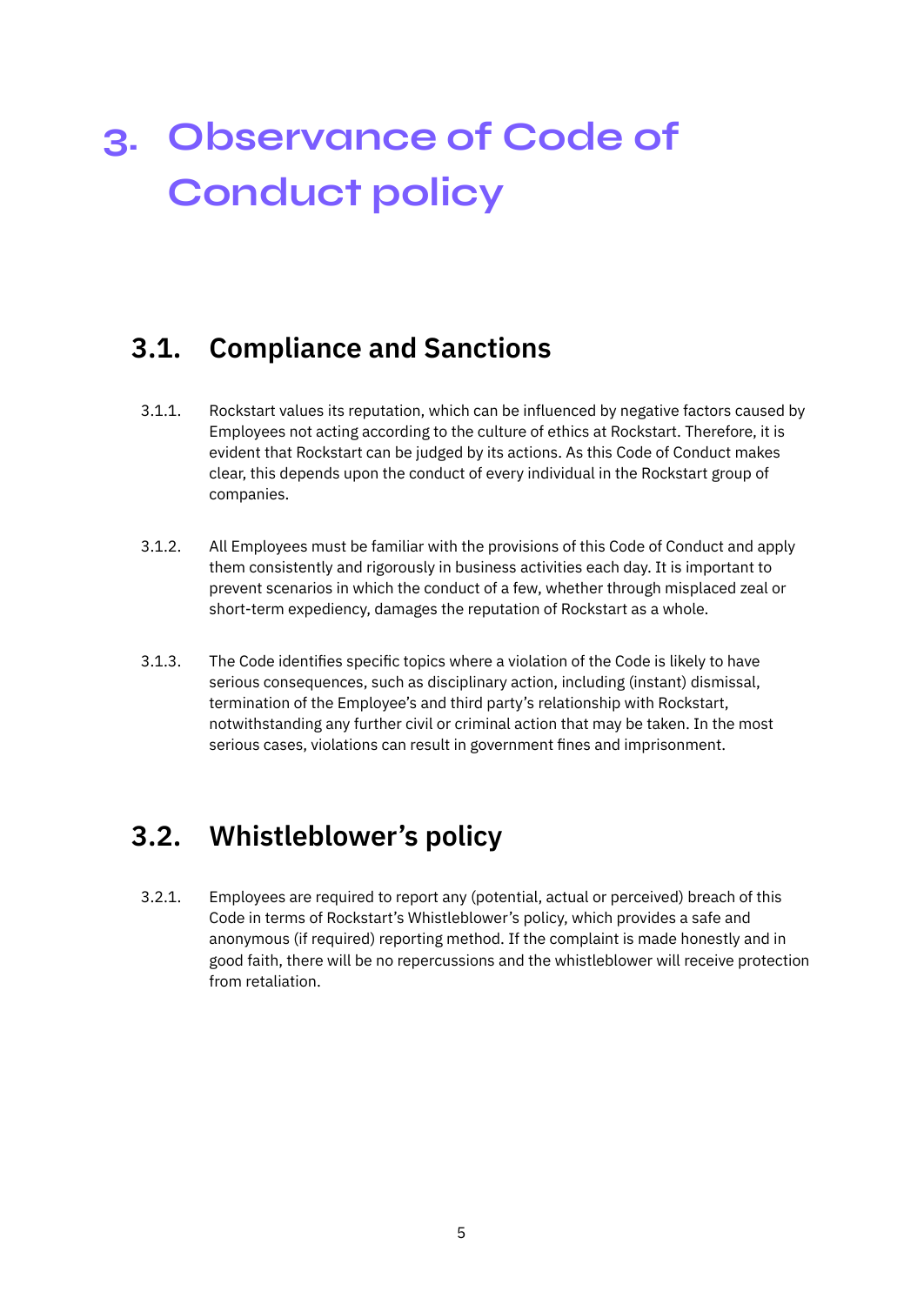## <span id="page-5-0"></span>**4. Workplace Conduct**

#### <span id="page-5-1"></span>**4.1. Human Rights, diversity and inclusion**

- 4.1.1. At Rockstart, Employees always treat each other with dignity and respect. Rockstart values the diversity of Rockstart's workforce and strives to ensure an inclusive environment.
- 4.1.2. Rockstart is an equal opportunities employer and will abide by the laws of the countries where we operate. Therefore decisions related to hiring, evaluation, promotion, training, development, discipline, compensation and termination are based on qualifications, merit, performance and business considerations only. Employees also have a responsibility to respect the rights of others and to ensure that equal opportunity is provided across all Rockstart companies.
- 4.1.3. Rockstart pursues a fair and competitive remuneration policy with due recognition for performance.
- 4.1.4. Rockstart does not use forced labour or child labour, or demands that Employees work excessive hours. Employee wages should comply with all applicable wage laws, including those relating to minimum wages and overtime hours. Rockstart employees have the right of free association.
- 4.1.5. Rockstart respects the customs of the local communities in which it operates and monitors its supply chain for human rights risk, including human trafficking.
- 4.1.6. Relationships with Employees in all parts of Rockstart are based upon respect for the individual. Rockstart seeks to attract, develop, reward and retain competent individuals and aims to provide all Employees with safe and healthy work conditions.

#### <span id="page-5-2"></span>**4.2. Workplace Behavior**

- 4.2.1. All Rockstart Employees are required to perform their work professionally and not engage in conduct which may threaten Rockstart's business or reputation.
- 4.2.2. Employees are to act professionally and with integrity at all times.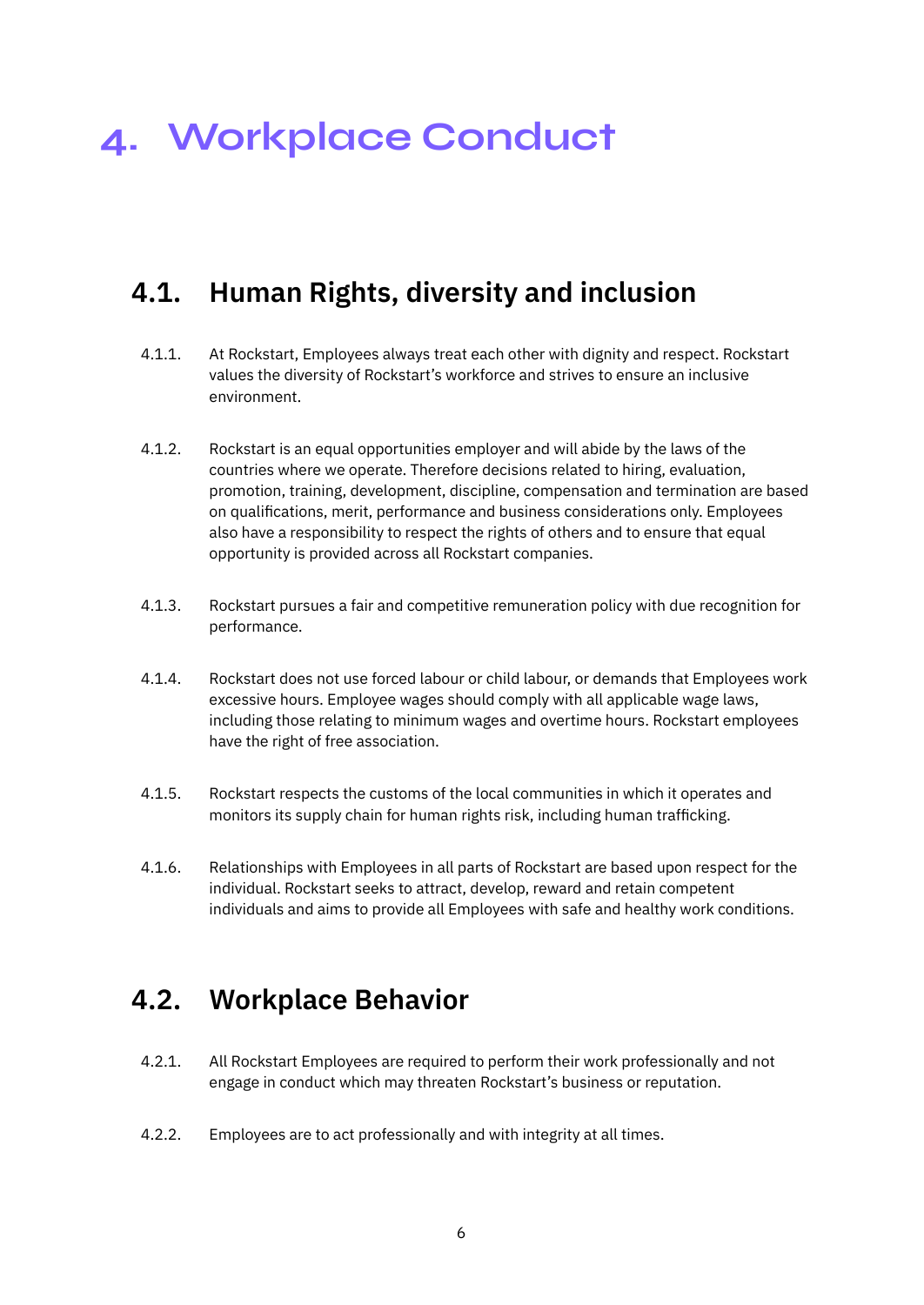4.2.3. Employees shall adhere to the Employee Handbook, setting out workplace behaviour standards on the internal dashboard.

#### <span id="page-6-0"></span>**4.3. Discrimination**

- 4.3.1. Rockstart does not tolerate discrimination, and expects from its Employees that they do not discriminate according to race, age, gender, color, sexual orientation, religion, marital status, disability or ethic origin or nationality.
- 4.3.2. Rockstart encourages Employees to understand the value of diversity and expects Employees to treat each other fairly.
- 4.3.3. All acts of discrimination at Rockstart must be reported to the compliance officer or HR team.

#### <span id="page-6-1"></span>**4.4. Harassment**

- 4.4.1. Rockstart does not tolerate any form of misconduct, hostility, or harassment, including sexual harassment (physically, verbally or in writing). Harassment is behavior that demeans, humiliates, intimidates or embarrasses another person. Harassment is how others perceive an action, not intent.
- 4.4.2. Rockstart does not tolerate distribution of offensive or derogatory material, including pictures.
- 4.4.3. Treat others with respect and avoid situations that may be perceived as inappropriate. Rockstart encourages Employees to challenge someone if their behaviour is hostile, intimidating or humiliating.
- 4.4.4. All acts of harassment at Rockstart must be reported to the compliance officer or HR team.

#### <span id="page-6-2"></span>**4.5. Protection of Company Assets and Resources**

4.5.1. All Employees have a responsibility to safeguard property and other assets owned or leased directly or indirectly by Rockstart. This includes Rockstart's properties, assets, financial data, trade secrets, trademarks, databases, business manuals and other intellectual property. Rockstart's assets and resources as well as corporate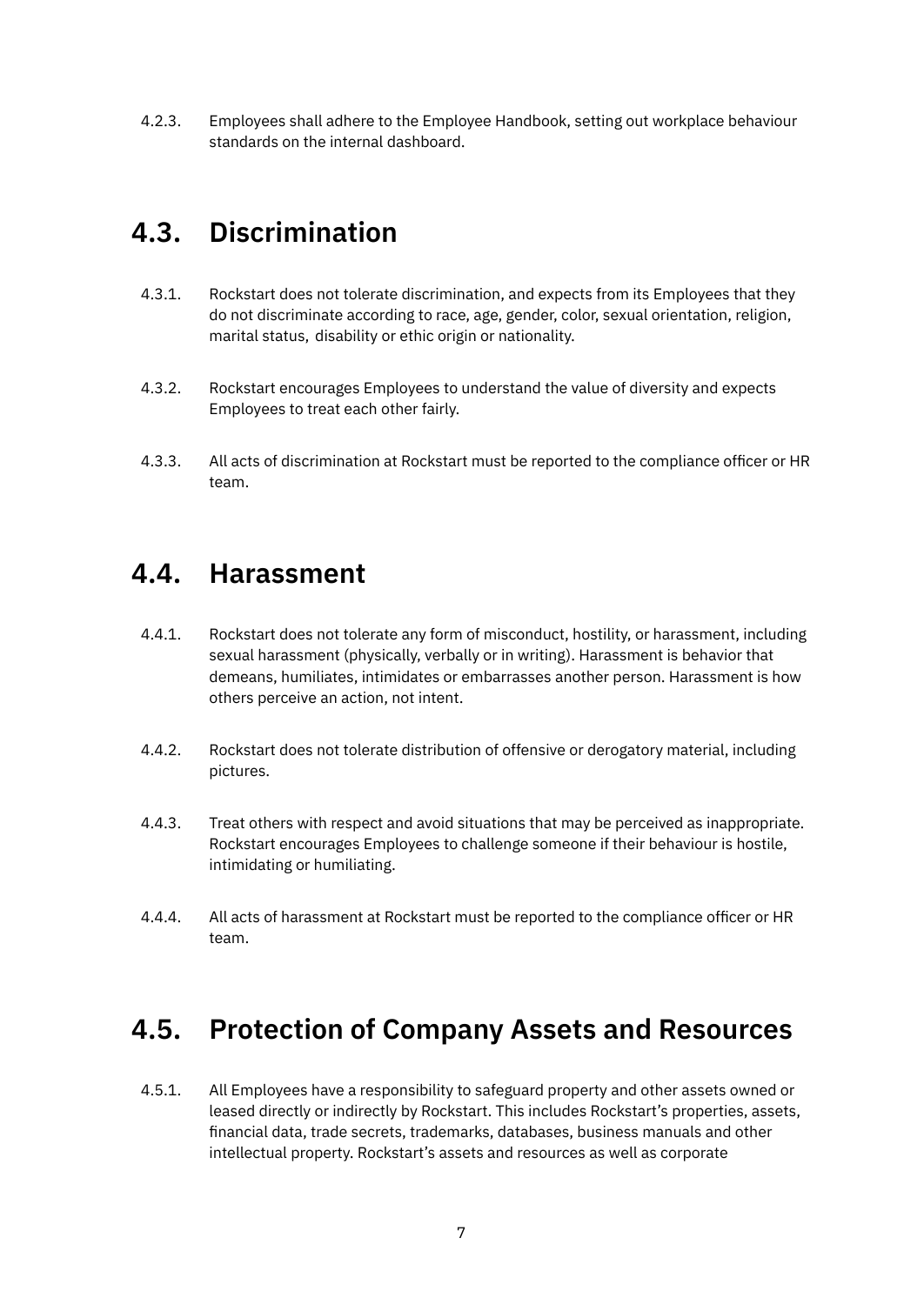opportunities are to be used solely to pursue and achieve Rockstart's goals and not for personal benefit.

#### <span id="page-7-0"></span>**4.6. Computer, Internet and Social Media Use**

- 4.6.1. Rockstart encourages the proper use of its computer systems, including network, hardware, software and communications services for legitimate business and professional activities. A limited use of Rockstart's IT and communication facilities for personal use is currently generally acceptable but could be reviewed.
- 4.6.2. Improper use of these facilities could be illegal and could damage Rockstart. Rockstart may report illegal use to the proper authorities.
- 4.6.3. Rockstart supports the use of LinkedIn for professional use, as an Employee's Rockstart resume and business card. However, social media other than LinkedIn (e.g. Facebook, Instagram, Twitter and YouTube) are considered private personal social media. Significant personal use of social media in company time or use that could discredit Rockstart, is not permitted.
- 4.6.4. Employees are not permitted to upload, download, send or view pornography or other indecent or objectionable material or material that is illegal or which could cause offence, anxiety or annoyance to other people. Follow the Rockstart´s Employee Handbook regarding social media and the use of internet and e-mail: do not upload, download, send or view pornography or other indecent or objectionable material or material that is illegal or which could cause offence, anxiety, inconvenience or annoyance with other people.
- 4.6.5. Should the Employee have any questions or doubts, he should consult the Employee Handbook on Rockstart's internal dashboard first before acting or omitting or neglecting to act. Should the Employee still be uncertain, he should always revert to the compliance officer or HR team.
- 4.6.6. While seeking to respect Employee privacy, Rockstart reserves the right to log and monitor use of Rockstart's property (such as company computers, e-mail, tools), whether for personal or business use, to the extent permitted by and in accordance with applicable laws.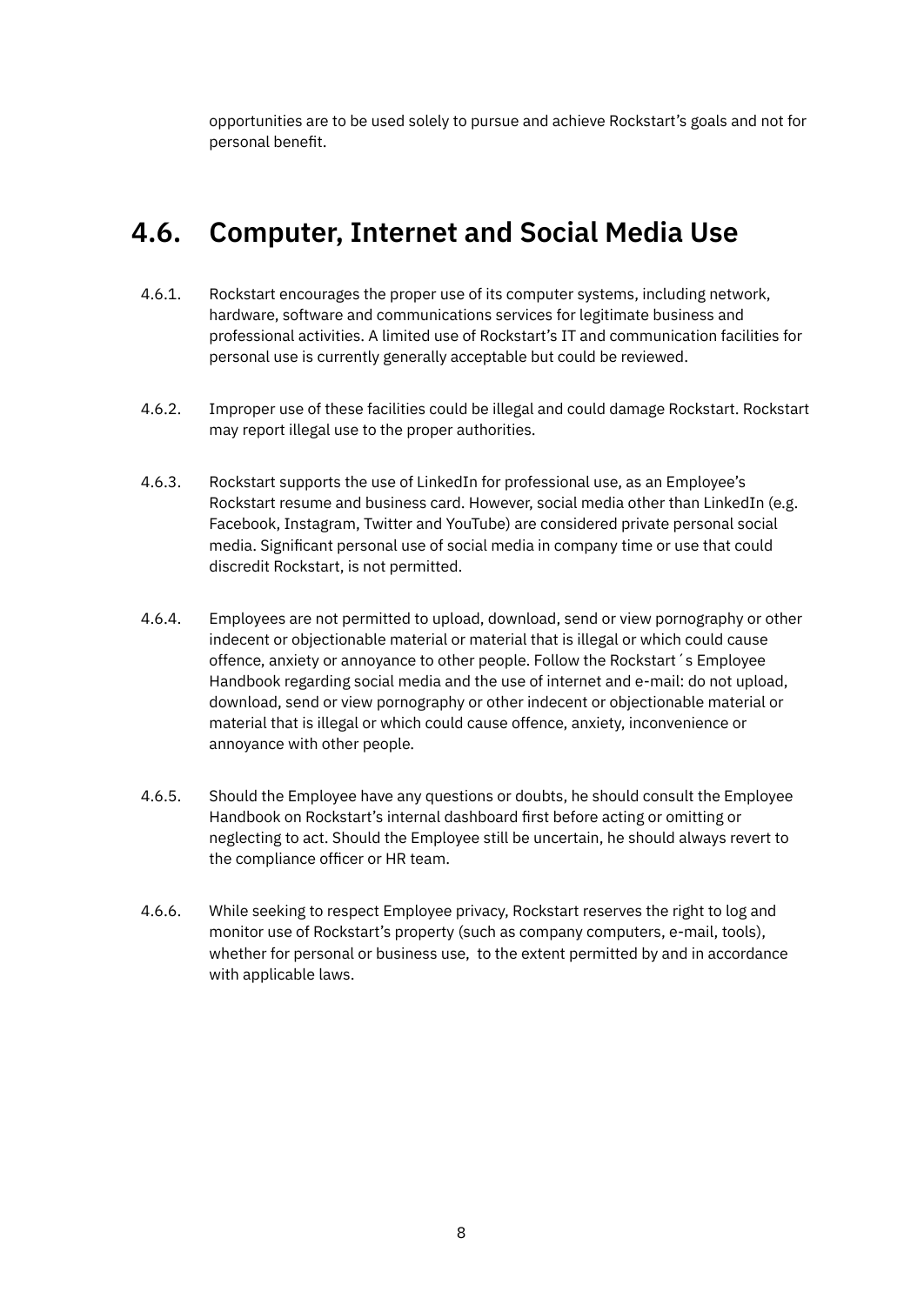## <span id="page-8-0"></span>**5. Business Conduct**

#### <span id="page-8-1"></span>**5.1. Conflicts of Interest**

- 5.1.1. A conflict of interest occurs when personal relationships, participation in external activities or interest in another venture influence, or could be perceived to influence, an Employee's decision. Employees should avoid any real, perceived or potential conflict of interest.
- 5.1.2. Employees must always act honestly, impartially, professionally and transparently with third parties and in the best interests of Rockstart and must avoid any situation (and possibly withdraw from decision making in such a situation) where their personal interests conflict with, or could be perceived by others to conflict with, their obligations towards Rockstart.
- 5.1.3. Employees must inform the compliance officer or the legal team of any business or financial interest (including all relevant facts) that could be seen as conflicting with, or that could constitute or (possibly) conflict with, the performance of their duties.
- 5.1.4. Employees shall further adhere to the conflicts of interest rules in Rockstart's compliance policy.

#### <span id="page-8-2"></span>**5.2. Bribery and corruption**

- 5.2.1. Rockstart does not tolerate any form of bribery or corruption. Employees must not accept or offer bribes, or accept or offer inappropriate gifts or hospitality and should immediately reject any direct or indirect demand or offer for such a bribe.
- 5.2.2. Bribery is offering, giving, asking for or receiving anything with the intent of getting the recipient to do something improper, receive a favour in return (or favourable treatment), to influence a business outcome (not alone in respect of public officials), to gain any business advantage or for the Employee's own advantage. Employees should not present issues other than they are in reality in order to compromise others or for personal financial gain. Fraud is also a form of corruption. Fraud is a form of deception where in reality things are not what they appear to be.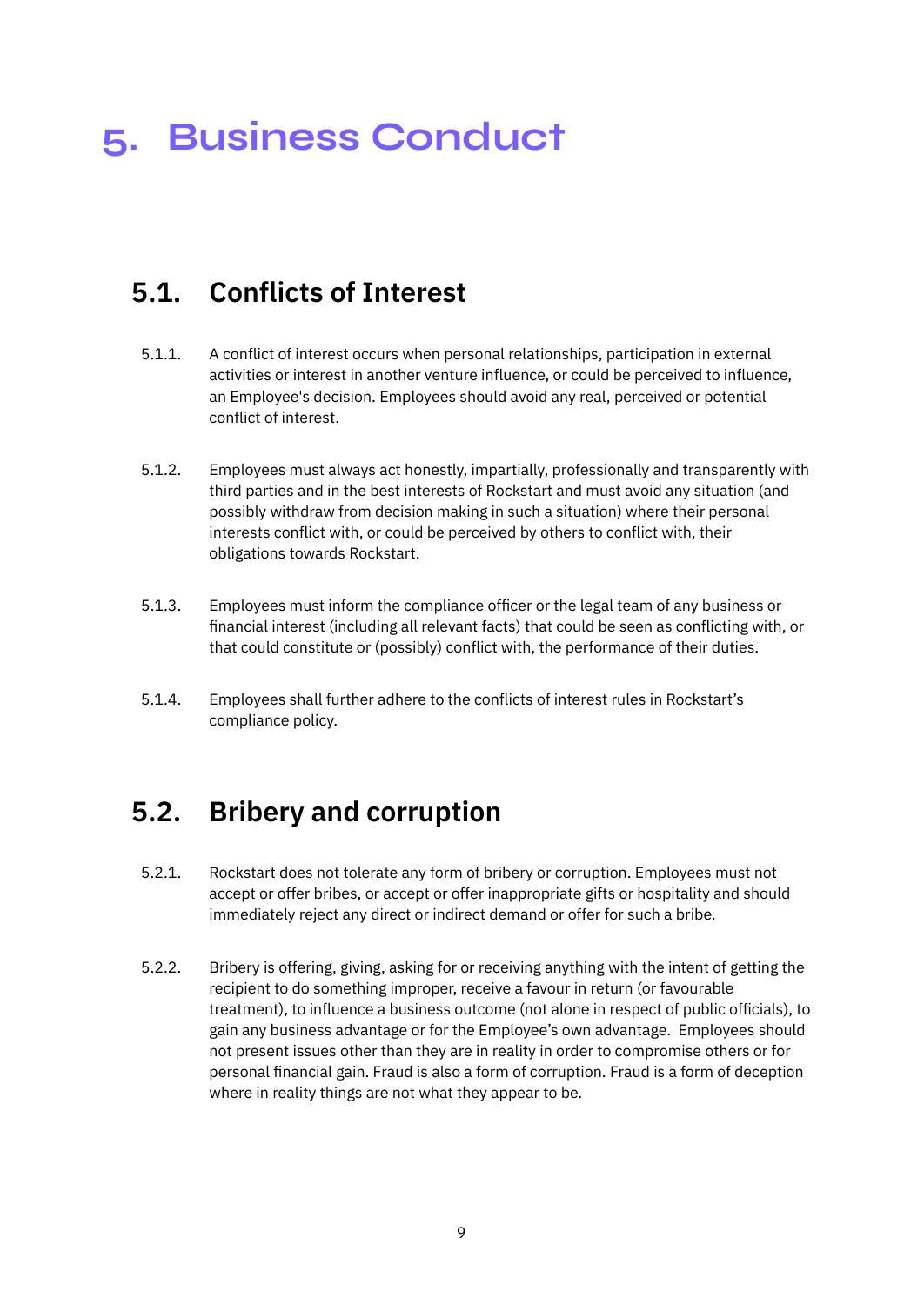- 5.2.3. Employees should not violate or knowingly permit anyone to violate this prohibition on bribery, or any applicable anti-corruption laws in performing their work for Rockstart.
- 5.2.4. Employees shall Inform the compliance officer if you suspect or know of any incidents involving bribery, corruption or fraud, whether internal or external committed by another Employee or by a third party.
- 5.2.5. Rockstart follows anti-bribery and corruption laws of the countries Rockstart is operating in and where legislation in one country (for example the UK) covers obligations in other countries.

#### <span id="page-9-0"></span>**5.3. Corporate Entertainment and Gifts**

- 5.3.1. While it is recognized that limited corporate hospitality is given and received as part of building normal business relationships, this should be kept to appropriate levels and not be used to influence business decisions. Employees should never let gifts and/or hospitality influence their business decisions and should not place themselves or Rockstart under any obligation.
- 5.3.2. Corporate entertainment and gifts shall be declared, rejected and/or received in terms of Rockstart's compliance policy.

#### <span id="page-9-1"></span>**5.4. Relationships at the workplace**

- 5.4.1. Rockstart does not tolerate employment of family members in situations where one family member has direct influence over the other's conditions of employment (i.e., salary, hours worked, shifts, etc.). For the purpose of this Code, family members are defined as spouse, domestic partner, daughter, son, parent, grandparent, grandchild, sister, brother, mother-in-law or father-in-law.
- 5.4.2. Rockstart encourages Employees to socialize and develop professional relationships in the workplace provided that these relationships do not interfere with the work performance of either individual or with the effective functioning of the workplace. Employees who engage in personal relationships (including romantic and sexual relationships), should be aware of their professional responsibilities and will be responsible for assuring that the relationship does not raise concerns about favoritism, bias, ethics and conflict of interest or make coworkers uncomfortable to the point their performance is affected.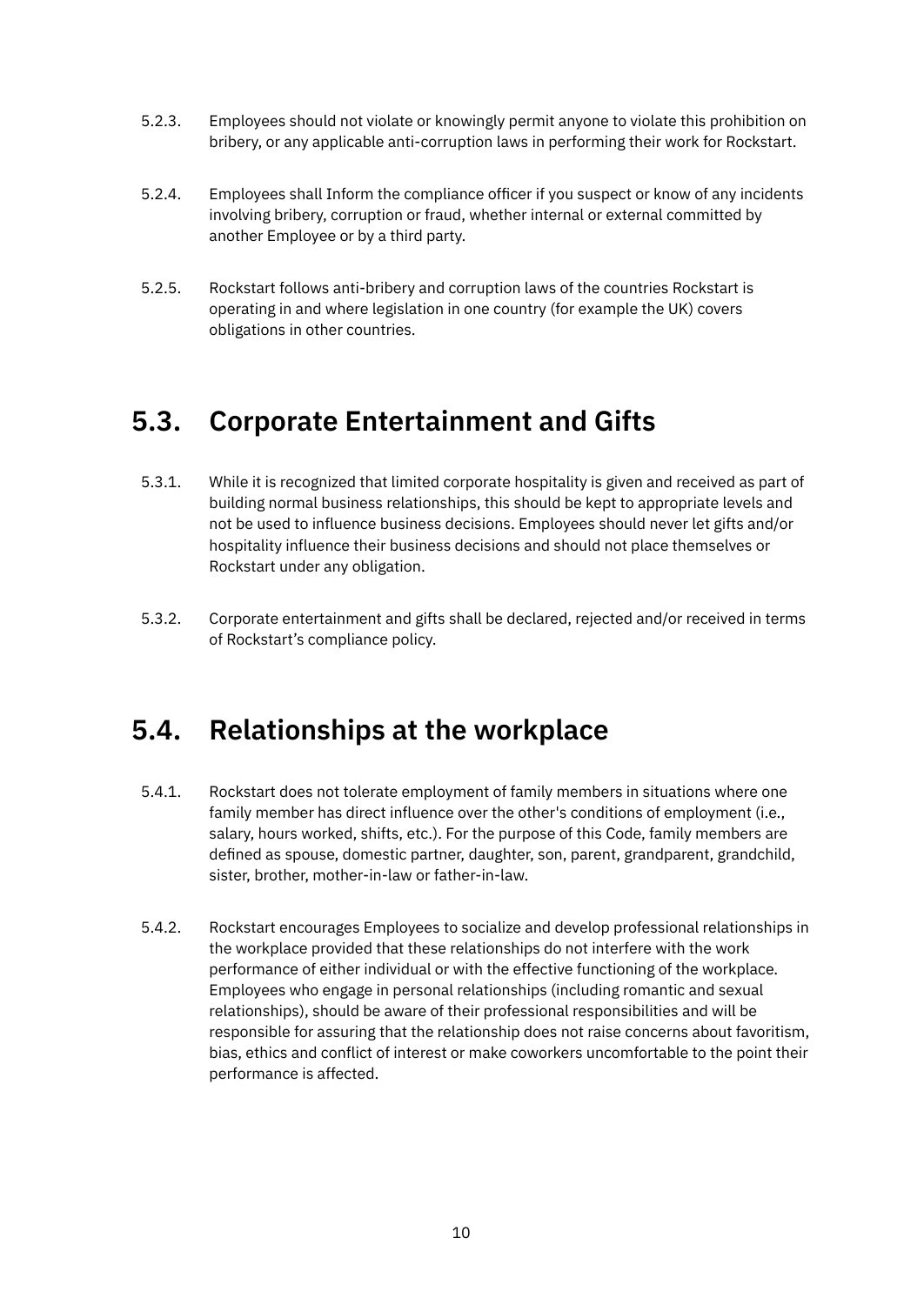- 5.4.3. Romantic or sexual relationships between Employees where one individual has influence or control over the other's conditions of employment are inappropriate. These relationships, even if consensual, may ultimately result in conflict or difficulties in the workplace. If such a relationship currently exists or develops, it must be disclosed to the HR team and the compliance officer as soon as the relationship develops.
- 5.4.4. Rockstart discourages relationships (of a romantic or sexual nature) between a Rockstart Employee and a founder, or otherwise employee of a startup in Rockstart's portfolio. This could lead to a conflict of interest and should be avoided. If such a relationship currently exists or develops, it must be disclosed to the HR team and the compliance officer as soon as the relationship develops.
- 5.4.5. Should the Employee have any questions or doubts, he should consult the Employee Handbook on Rockstart's internal dashboard first before acting or omitting or neglecting to act. Should the Employee still be uncertain, he should always revert to the compliance officer or HR team.

#### <span id="page-10-0"></span>**5.5. Integrity of Books and Records**

- 5.5.1. Rockstart is committed to striving for accuracy, completeness, transparency and fairness in all its records and reports. Employees have the responsibility to maintain in a timely manner complete and accurate (financial and/or accounting) records and reports of any transactions pertaining to Rockstart.
- 5.5.2. Employees must manage their records in such a way that relevant information is adequately accessible and retrievable.
- 5.5.3. All transactions must be authorized and carried out in accordance with the instructions of management and internal approval policies.
- 5.5.4. No unrecorded funds or assets should be established or maintained.
- 5.5.5. Reports, documents, or statements submitted to governments or their agencies or communicated publicly must be accurate, complete, understandable and timely.
- <span id="page-10-1"></span>5.5.6. Employees shall ensure that they adhere to Rockstart policies which set out record keeping obligations.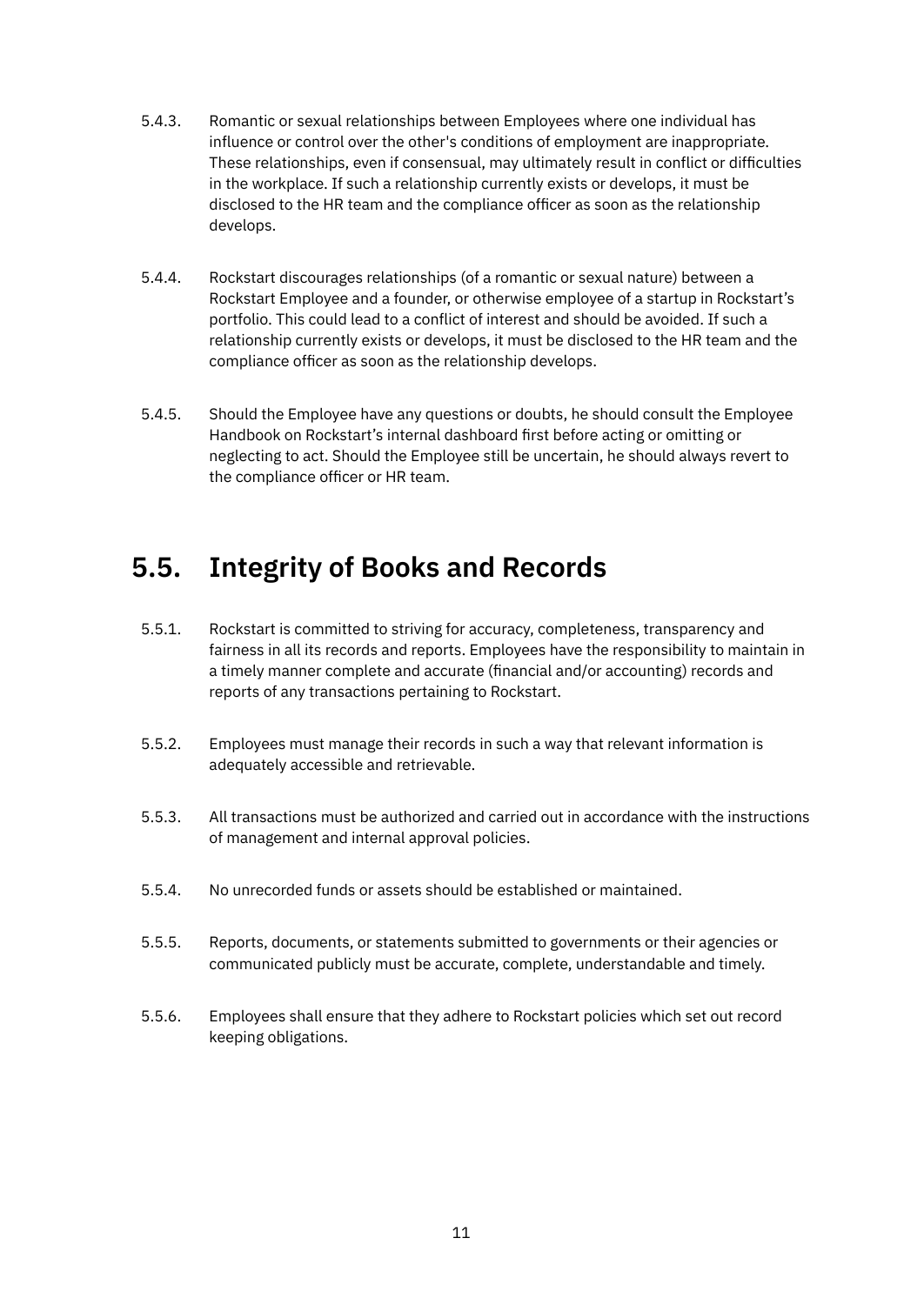#### **5.6. Health, Safety And The Environment**

5.6.1. It is Rockstart's policy to respect and protect the environment, human health and safety. Rockstart will conduct operations in a responsible manner which does not create avoidable risks to human health, safety or the environment and which fully complies with all applicable health and safety laws. Employees should report any condition believed to be unsafe or hazardous to the environment. Every Rockstart company must comply with all applicable health and safety laws and regulations and all environmental protection laws and regulations.

#### <span id="page-11-0"></span>**5.7. Sanctions**

- 5.7.1. It is Rockstart's policy, as a global enterprise, to conduct its affairs in accordance with all applicable laws and regulations dealing with the promotion of the non-proliferation of weapons of mass destruction, the prevention of terrorist acts, the prevention of money laundering and the protection of human rights.
- 5.7.2. Rockstart respects and adheres to relevant Sanction laws, including international sanctions (by e.g. the United Nations). Rockstart must not authorize, approve, knowingly enter into, or help any customer enter into any transaction to provide or receive funds or services from any individual, company or countries subject to national, regional or international sanctions.
- 5.7.3. If an Employee suspects, or has any reason to believe, that internal or external activities or a transaction (of a customer, or anyone acting on behalf of a customer) could result in violations of sanctions laws, immediately consult the compliance officer or legal team.

#### <span id="page-11-1"></span>**5.8. Political Contributions**

5.8.1. No Rockstart funds or resources are to be used to make political contributions or payments to political candidates or causes.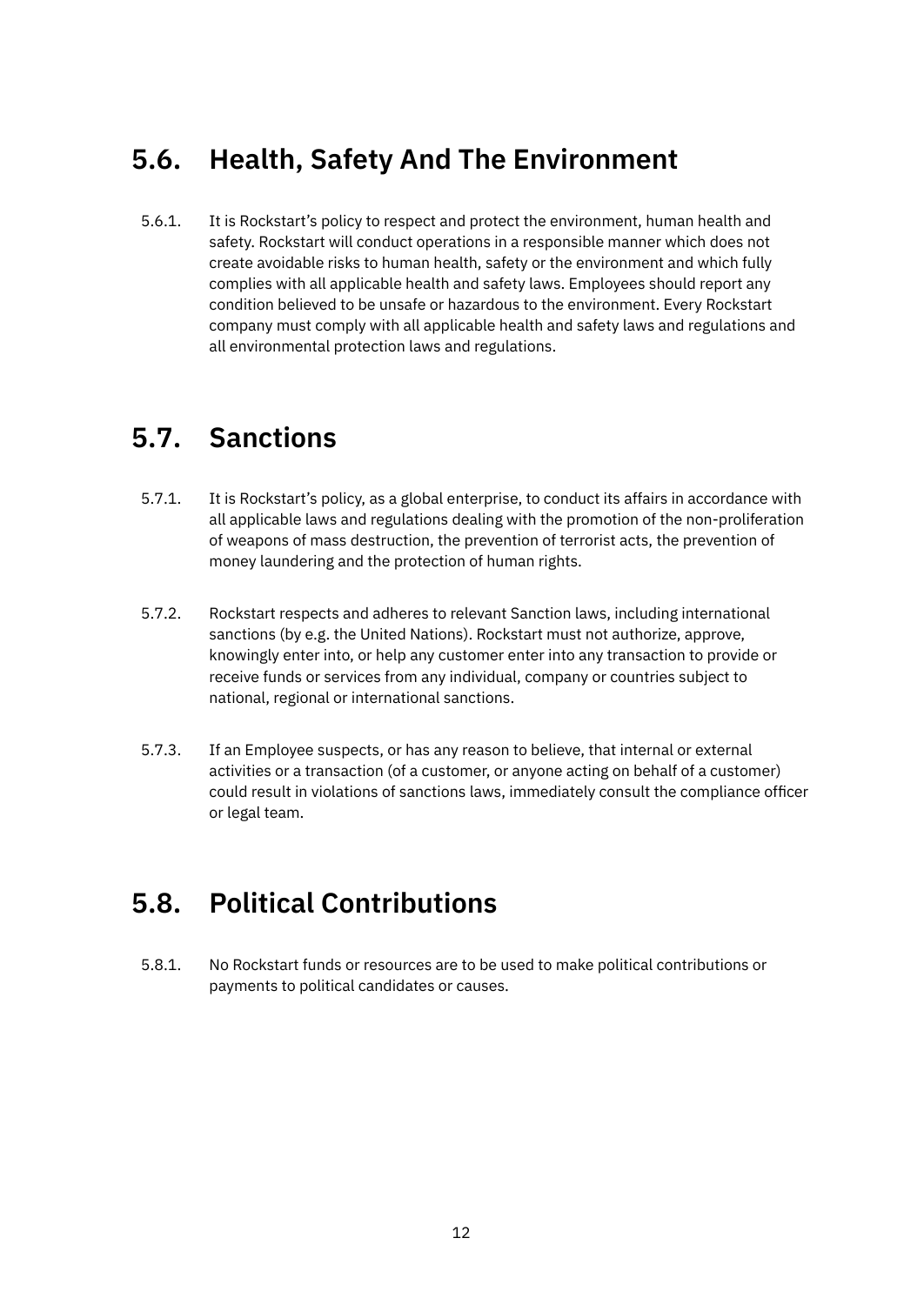#### <span id="page-12-0"></span>**5.9. Business Partners**

5.9.1. Rockstart will not knowingly do business with parties who violate applicable laws and regulations, including local, environmental and employment laws, as well as internal guidelines.

#### <span id="page-12-1"></span>**5.10. Data Privacy and Protection**

- 5.10.1. Personal data processing is regulated under applicable laws and regulations including the EU General Data Protection Regulation ("**GDPR**") and Rockstart's company principles on processing personal data is set out under Rockstart's GDPR Policy ("**GDPR Policy**").
- 5.10.2. Rockstart respects the privacy of its Employees, customers, suppliers and other persons involved. This means that Rockstart deals with personal data carefully and administers personal data professionally and honestly.
- 5.10.3. Personal data is any information that makes identifying a natural person possible (e.g. name, e-mail address, phone number, photo, identification number) and processing personal data can be any operation performed on personal data, including but not limited to collection, alteration, use, storage, erasure of the data. Rockstart recognises that more stringent protection may be required when dealing with personal data that includes reference to race or ethnic background, health information, sexual orientation, criminal offences or membership of a trade union.
- 5.10.4. Rockstart will process personal data only for specific, well-defined, legitimate and justified purposes and before doing so it will ensure that those concerned are fully informed about the processing of personal data and have given their consent when this is required.
- 5.10.5. The data must be accurate and relevant for the purposes for which it is collected and properly protected against improper or spurious use. When personal data has to be transferred to third parties, Rockstart must ensure that it has consent to share the personal data with the third party and that the third party will deal with the personal data in terms of GDPR. Rockstart recognises that there is risk of harm to persons whose personal data is being shared if these requirements are not met. Rockstart could then be liable for fines and damage to its reputation.
- 5.10.6. All Employees must ensure that processing of personal data is compliant with applicable laws and regulations including GDPR, and in terms of the GDPR Policy.